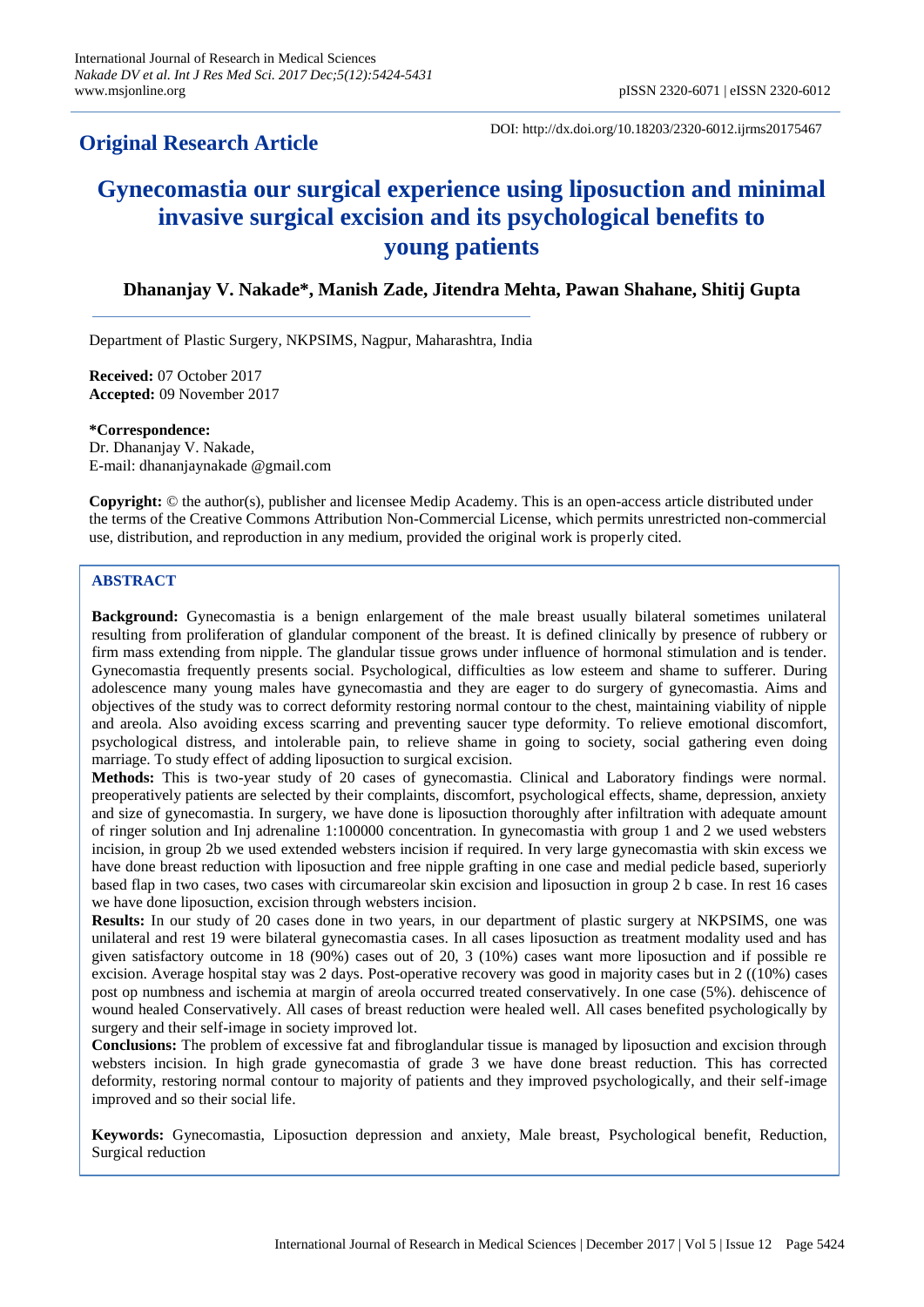# **INTRODUCTION**

Gynecomastia is a benign enlargement of male breast. It is a common condition with prevalence in young age patients is high.<sup>1</sup> The condition is caused by an increase in the effective oestrogen-testerone ratio, which can be either physiological or pathological.<sup>2</sup> In most cases of physiological gynecomastia reassurance is needed. Treatment of underlying cause if it's there is necessary.

Like testicular tumors specific treatment of the enlarged breasts is needed when gynecomastia causes sufficient pain, embarrasment, emotional discomfort to interfere with patient's daily life.<sup>3,4</sup> Two treatment options are medical therapy and surgical excision.<sup>5</sup> Medical therapy is probably most effective during the active proliferative phase of gynecomastia. Danazol, Clomiphene, Testolactone and Tamoxifen have been used. But if medicine treatment is in effective and or if gynecomastia is present since many years and if causing negative impact on male self-esteem, social health, gynecomastia surgery is indicated.

Surgical treatment includes, liposuction, excision of fibroglandular tissue if palpable fibroglandular tissues after liposuction palpable. In cases of excessive skin, skin reduction surgery be done. In more excessive skin with gynecomastia, skin reduction with free nipple graft can be done.

The minimally invasive therapy by using Liposuction for the treatment of fatty gynecomastia (pseudo gynecomastia), particularly simon grade 1 and 2. Table 1 is much preferable as males are more conscious about scarring in chest area, in addition avoiding of the several side effects of open surgery as wound infection, long recovery period and ischemia of nipple and areola complex. Sensory changes in nipple and areola, painful scar, contour deformity, skin redundancy, seroma, hyperpigmentation, hematoma are other complications they can occur after surgery.

Surgical therapy is indicated for long standing gynecomastia, at least more than 18 months, which is unlikely to subside spontaneously with medicines. From surgical point of view, Simon et al divided gynecomastia into four grades as follows 6,7

# **Table 1: Grades of gynecomastia.**

| <b>Grades</b> | <b>Findings</b>                     | <b>Skin redundancy</b>         |
|---------------|-------------------------------------|--------------------------------|
| Grade 1       | Small visible breast<br>enlargement | No skin redundancy             |
| Grade<br>HА   | moderate breast<br>enlargement      | Without skin<br>redundancy     |
| Grade<br>ШB   | Moderate breast<br>enlargement      | With skin redundancy           |
| Grade<br>Ш    | Marked breast<br>enlargement        | With marked skin<br>redundancy |

# **METHODS**

The current study was conducted in plastic surgery department in NKPSIMS, Nagpur under Nasik university. during 2015 to 2017.

It includes 20 patients that were presented by gynecomastia. Patients with chronic liver and liver and renal disease, hypothyroidism, alcoholics and patients on medical treatment are excluded.

Patients history, the grade of gynecomastia, the presence of skin excess, causative factors, duration of symptoms, surgical procedures, complications were recorded. Each patient assessed for overall satisfaction rate and improvement of chest shape and self-confidence. An informed consent about surgery, possible outcome and complications was obtained.

# *Operative techniques*

Preoperative marking of the patient in the upright position and under general anaesthesia, the breast tissue was infiltrated with a solution of ringer lactate. Ringer lactate, 1% lignocaine and 1:1000 adrenaline. All patients received one dose of intraoperative intravenous broadspectrum antibiotics.

# *Procedures without skin reduction*

# *Liposuction: suction assisted liposuction (SAL)*

After a superwet tumescent infiltration technique, infiltration solution as mentioned above is injected. $8-10$  In both breasts, we wait for 15 minutes, and liposuction started by continuous movement of the canula, in long strokes starting deep and working superficially, with special efforts to disrupt inframammary fold. The endpoint is determined by loss of tissue resistance and appearance of tissue aspirate. Breast tissue become small.

# *Excision through semicircular periareolar incision*

A semicircular incision extending from3'0 clock position to 9 '0 clock position along inferior margin of the areola was used. Through this incision, the whole glandular tissue is excised, only 1cms disk was left on undersurface of the areola to avoid the saucer deformity. The tissues were closed in layers with absorbable sutures. The semicircular incision is called Websters incision.<sup>11-13</sup> and if it needs extension it is called extended websters incision. Figure 1 and 2, websters incision extends along the circumference of the areola in the pigmented portion. Care is taken to leave layer of fat below the skin flap in order to preserve flap circulation. Hemostasis achieved Romovac drain is placed and the incision is sutured in two layers by 5.0 vicryl and 5.0 ethilon cutting needle. Antibiotic ointment is placed over suture line followed by 10x10gauze and pad. Drains were removed after 24hours if drain is less than 25ml. Sutures are removed after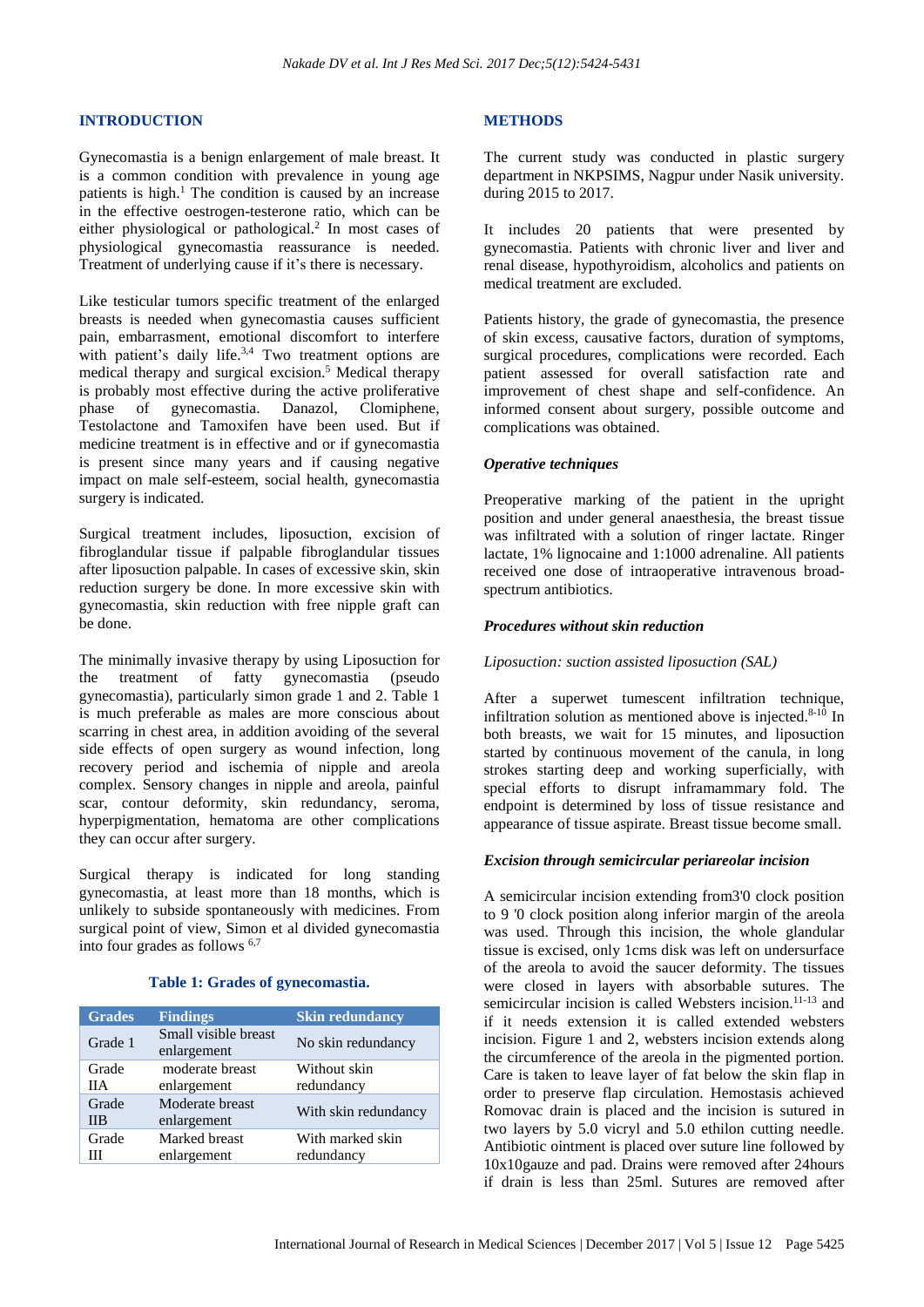1week. A commercially available compressive vest (pressure garment.) is used for six weeks Postoperatively.



**Figure 1: Websters incision: in the pigmented part of inferior aspect of areola, gives good cosmetic result with minimum scarring.**



**Figure 2: Extended Websters incision: In large gynecomastia sometimes websters incision may need extended to excise bigger gland.**



# **Figure 3: Incision sites for liposuction, one at anerior axillary line and in Websters incision.**

For moderate to severe gynecomastia two stage surgical procedures may be option.in first stage liposuction and excision of glandular tissue through websters or extended websters incision and removal of gland fat fibrous tissues to obtain nice contour. Second stage to be done after six months, when skin reduction done if required by various methods.



**Figure 4: Case 1 Pre-operative and postoperative views of gynecomastia surgery with genital hypogonadism.**



**Figure 5: Case 2 Unilateral gynecomastia treated with bilateral liposuction and excision in right breast through websters incision.**



**Figure 6: Case 3 The operative and postoperative view of gynecomastia with liposuction and excision of tissue through websters incision.**

# *Skin reduction procedures*

#### *Skin reduction surgery procedures*

Complete concentric circumareolar approach benelli type is Marking of midline, sternum, inframammary folds and areola was done with patient upright. In case of wide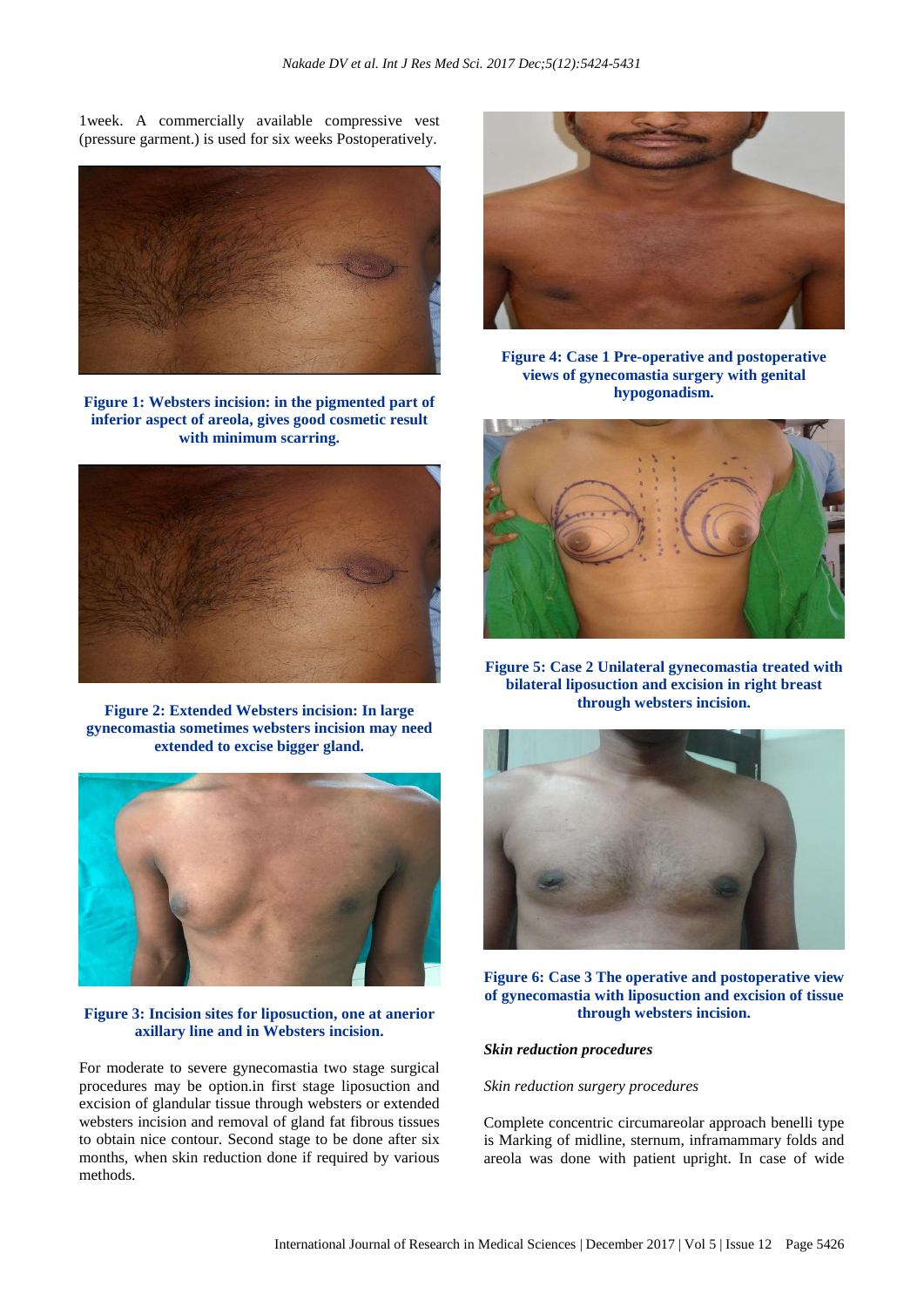areola the areola was marked to diameter of 25-30mm.14- 18



**Figure 7: Case 4 Pre-operative and postoperative view of gynecomastia operated with liposuction and excision through websters incision.**



# **Figure 8: Case 5 Pre-operative and postopertiveview of gynecomastia patient operated with reduction by superomedial padicle (Lettermans technique).**

A concentric or mildly eccentric, 20mm incision marked to include the epidermal doughnut which was then resected. Under general anaesthesia, the doughnut shape external ring deepithelialized, followed by a semicircular transdermal inferior incision, within the deepithelialized area extending from 3-9 '0clock position. Then the excessive glandular tissue was excised of adequate thickness under the nipple was left to avoid areolar retraction. Or ischemia. The breast skin was sutured to the areola inverting the segment in 2 layers. An additional circumareolar intradermal 2.0 PDS pursestring sutures was used to decrease the diameter of the breast skin border and to decrease the tension on the suture line.

# *Lettermans technique*

Superomedial pedicle technique with vertical scar method: Vascular supply is through internal mammary artery medial branches and nerve supply by fourth intercostal nerve deep branch.<sup>19,20</sup>

Patient is marked in upright position. The proper nipple position is marked, Transposition of inframammary fold onto the chest and midline estimate may be used for initial marking of new nipple position. This estimate must be checked with the measurements. The nipple should be 20-21cms from the sternal notch and 10-11cms from the midline. The midline of inframammary fold is marked. The width of excision checked by retracting breast laterally and medially. Medial and lateral marks are incised, and breast tissue excised from underneath the skin flaps, the breast tissue excised from underneath pectoralis muscle and fascia, medial pedicle rotated supermodel and underlying breast tissue approximated and later sutured over drain, dressing with breast support given.

#### *Free nipple graft techniques*

Through a horizontal approach: Males with massive weight loss with significant ptosis are the ideal candidates for this procedure. This technique shortens chest and does not narrow it. The scar, while potentially visible, falls into space between chest and the abdomen, demarcating a virtual anatomic boundary. Marking is same as above for nipple position. A line is marked along the IMF and across the chest that overlies IMF, to determine tissues to be excised or deepithelialized. If this tissue is thin and moderately ptotic, the nipple may be transported superiorly on the pedicle. If there is greater degree of ptosis and significant lipodystrophy the tissue should be excised, and free nipple grafting performed. If there is significant projection of nipple on the underlying breast tissue, the NAC should be harvested as a full thickness skin graft. The NAC graft about 30mm size, wrapped in saline gauze and side is identified or marked.<sup>21</sup>

At the level of IMF, superior and inferior flaps are incised, extra breast tissue excised from pectoralis fascia, hemostasis achieved, bupivacaine given at intercostal spaces. The scarpas fscia approximated, then dermis and intracuticular sutures approximated over Romovac drains. The new NAC marked, 30mm diameter, nipple graft sutured and tieover dressing given. Dressing done after 1week. pressure garments given for six weeks.

#### **RESULTS**

This study conducted in NKPSIMS in Nagpur during 2015 to 2017. 20 cases done in our department of plastic surgery studied for possible etiology, method of surgery, intraopfindings, post op recovery, post op result and post op patient satisfaction and improvement in his selfconfidence.

Out of 20 cases we studied, age group was 22yrs to 30yrs male. Average age in our study is 25.6yrs, Patient with lipo suction only were 2 cases (10%), patients with websters incision and liposuctioned combined method are 13 cases (65%), patient with circumareolar technique of breast reduction rBennellis type, with liposuction are 2 cases (10%), Lettermans technique, superomedial pedicle rotation technique. 2 cases (10%), Free nipple graft in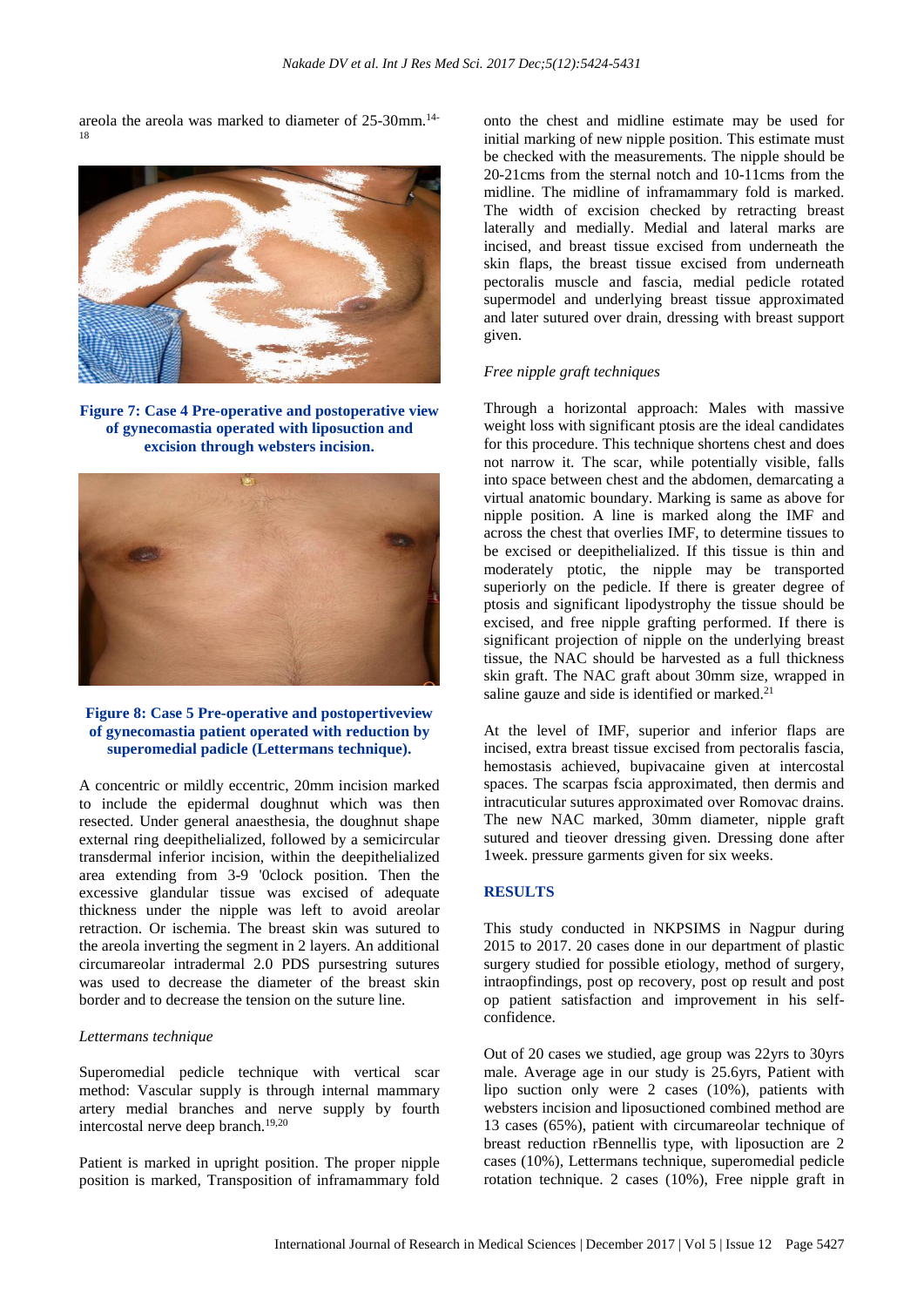ptotic gynecomastia in case massive weight loss after bariatric surgery one case (5%).



**Figure 9: After liposuction fibrograndular tissue excised the webstrs incision**

case of skin necrosis, nipple necrosis or hematoma seen in our study. slight numbness seen in 4 cases (20%).



# **Figure 12: Case of bilateral synccornastia gr. III after taking drug for HIV.**

In all cases we have used postoperatively, pressure garments and which helped us giving good cosmetic result. We have used neosporin ointment on scar locally applied for two weeks then Vaniza gel (silicone gel) for three months which has given good scar in majority cases.

# **DISCUSSION**

The first reported surgical treatment of gynecomastia belonged to Paulus Aegineta (625-690AD), who used a lunate incision below the breast and for larger breasts he used two converging incisions, to excise excess skin.<sup>11-</sup> 13,22,23 Webster later in 1946, described an operation with a semicircular intra areolar, infraareolar incision which became the standard operation for excision of gynecomastia. Later on, another method has been introduced, in which skin is removed as an ellipse and the nipple is transposed on a pedicle or repositioned as a full thickness graft.

To avoid extra areolar scars the redundant skin has also been excised concentrically around the nipple, leaving it on superior or central pedicle. In 1970, Illouz introduced suction assisted lipectomy, has improved the treatment of gynecomastia, because it enabled the breast contouring in male breast which are diffusely enlarged with minimum or small incision 3 to 4mm, so small scars. $24.25$  In late, Zocchi developed ultrasound assisted liposuction, procedure that allows, selective destruction of adipose tissues.26,27 Recently laser assisted liposuction and laser lipolysis without liposuction are the methods available for gynecomastia surgery.<sup>28</sup>

Surgery is the mainstay of treatment of gynecomastia. In all patient's liposuction was planned as a first step of liposuction. The majority of patients were treated by liposuction alone initially but, in patients after liposuction, if fibrous firm fibroglandular tissue remained after fat liposuction, we used special cannulas for liposuction. If fibroglandular tissues remains even after



**Figure 10: Normal liposuction canula 3-4 mm.**



# **Figure 11: Pre op case 6.**

Two of our cases (10%), shows nipple ischemia, 1 case (5%) has shown dehiscence of suture lines, 1 case 5%. Shown drain site pain after drain removal. 17 cases (85%) cases in our study has shown improvement in self-image and self-confidence, 2 of our cases (10%) and one case (5%) of webster incision excision of gynecomastia and liposuction has shown less improvement after liposuction only technique and they want second stage surgery after six months. None of our patients developed hematoma postoperatively, 2 cases developed skin discoloration ischemia of nipples which resolved after seven days. No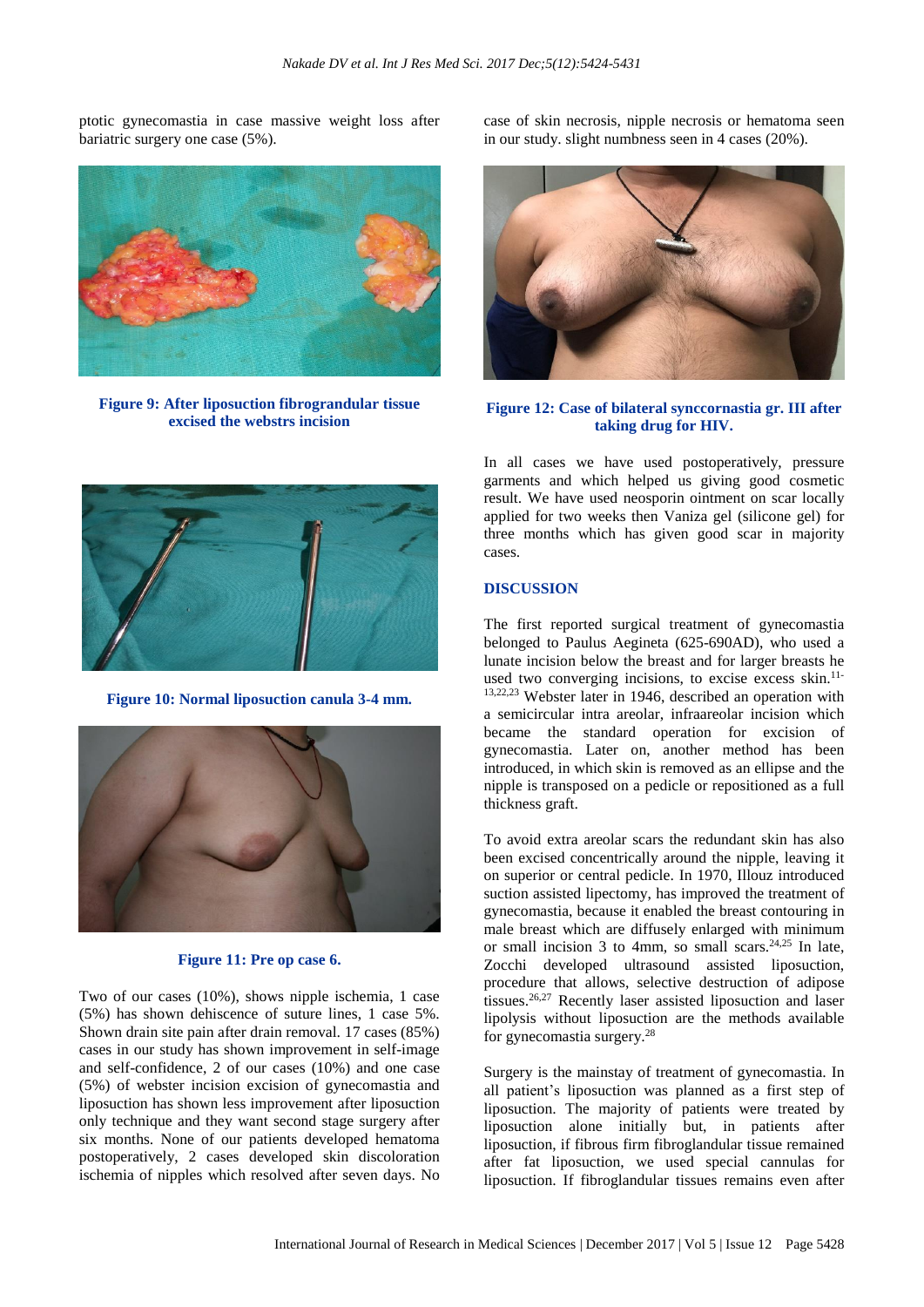that then we have used Websters incision or extended websters incision, to excise fibroglandular tissues. Conventional lipo excision first described by Teimour (1983).

It has become widely popular because liposuction alone has difficulty in removing glandular tissues. Rosenbergs allows 2-3mm lipocannulas for liposuction. Special cutting cannulas for cutting fibroglandular tissues are sharp and traumatic to nerves and blood vessels. If skin excess is there we have used two types of treatment options Wait for six months after excision and liposuction.

Same time skin reduction by A. Concentric pursestring suturing after excision of excess skin. B. Liposuction and Leijours method of breast reduction, C. Liposuction and medial pedicle (superomedial) pedicle technique of breast reduction. D. Elliptical excision of excess breast tissues and skin and free nipple grafting.

In patients treated with conventional method of liposuction alone, the most common complication was residual lump, which was associated with psychological discomfort in patients. Some patients were not satisfied with the result, even if contour of the chest was improved. In group in which liposuction and excision of glandular tissues was done together, were more satisfied. The longer semicircular scars at the periareolar margin was well accepted and is usually faded with time. Therefore, during correction of gynecomastia by liposuction the threshold for conversion to open procedure should be low, because it is giving more satisfactory result to patients with no disadvantages.

It is important that the incision is exactly on the margin between the skin and areola, which usually leaves the patient with minimum or almost invisible scars. Decision to convert to open procedure can be made intraoperatively, because clinical examination sometimes cannot decide whether the breast contains only fat or both fat and fibroglandular tissue. Therefore, all the patients undergoing liposuction need consent for open excision also.

If well performed open excision can give excellent results in smaller breasts enlargements, with distinct subareolar breast nodules. In more diffuse enlargements, and larger breasts, it is more difficult to achieve good result without liposuction and only by surgical excision.

Three categories of our treatment are

- Grp 1: Cases in which liposuction done alone, were 10% cases
- Grp 2: Cases in which liposuction and surgical excision of glandular tissue done without excision of skin are 65%

• Grp 3: Cases in which liposuction, local excision and skin reduction done if excess skin were 25% in our study.

The pretunneling and suction achieved with liposuction before open excision, because they help to taper the peripheral contour, define the glandular tissues, and make the excision easier (8b).

We do not have laser assisted liposuction or ultrasound assisted liposuction in gynecomastia surgery, but different studies show that they are beneficial over conventional liposuction methods in gynecomastia. Fruhstorfer B H et al, found that liposuction of gynecomastia by ultrasound assisted method is easier, less strnous. In some cases, excision can be avoided when ultrasound assisted liposuction is used in the treatment of gynecomastia.<sup>5</sup>

In our setup we have got good result with conventional liposuction method and using special cannula. For fibroglandular tissue in gynecomastia excision. In few patients with moderate to large breasts it was felt intraoperatively that the skin elasticity was sufficient and thus no skin reductions was performed. Two cases left with mild degree of redundant skin below nipple areola complex.

In larger breasts with marked skin redundancy, excision of skin was required, many skin reduction techniques have been described. They can be divided into

- Circumferrential circumareolar. Excisions or concentric circle techniques,
- Extra areolar skin excisions.

Concentric circle techniques permit skin reduction while limiting the final scar to a circle at the periphery of the areola. This method is limited to certain amount of skin excess, skin around areola can get wrinkled. Lejour has popularized a vertical plasty technique. Breast is left with circumferential periareolar scar and only a small vertical scar. inferior and central pedicle technique is also good in large breasts reductions. Superomedial pedicle technique can be used in large pendular breast.

In pendulus breasts like in cases of post weight loss after bariatric surgery we have done eliptical incision and excision of breast tissue and free nipple grafting to avoid complications due to vascular compromise.

Simon et al classified gynecomastia according to the size of the breasts and the amount of redundant skin.<sup>6,7</sup> They described, four categories,

• Small enlargement no skin redundancy, -Moderate enlargement without skin redundancy, -Moderate enlargement with skin redundancy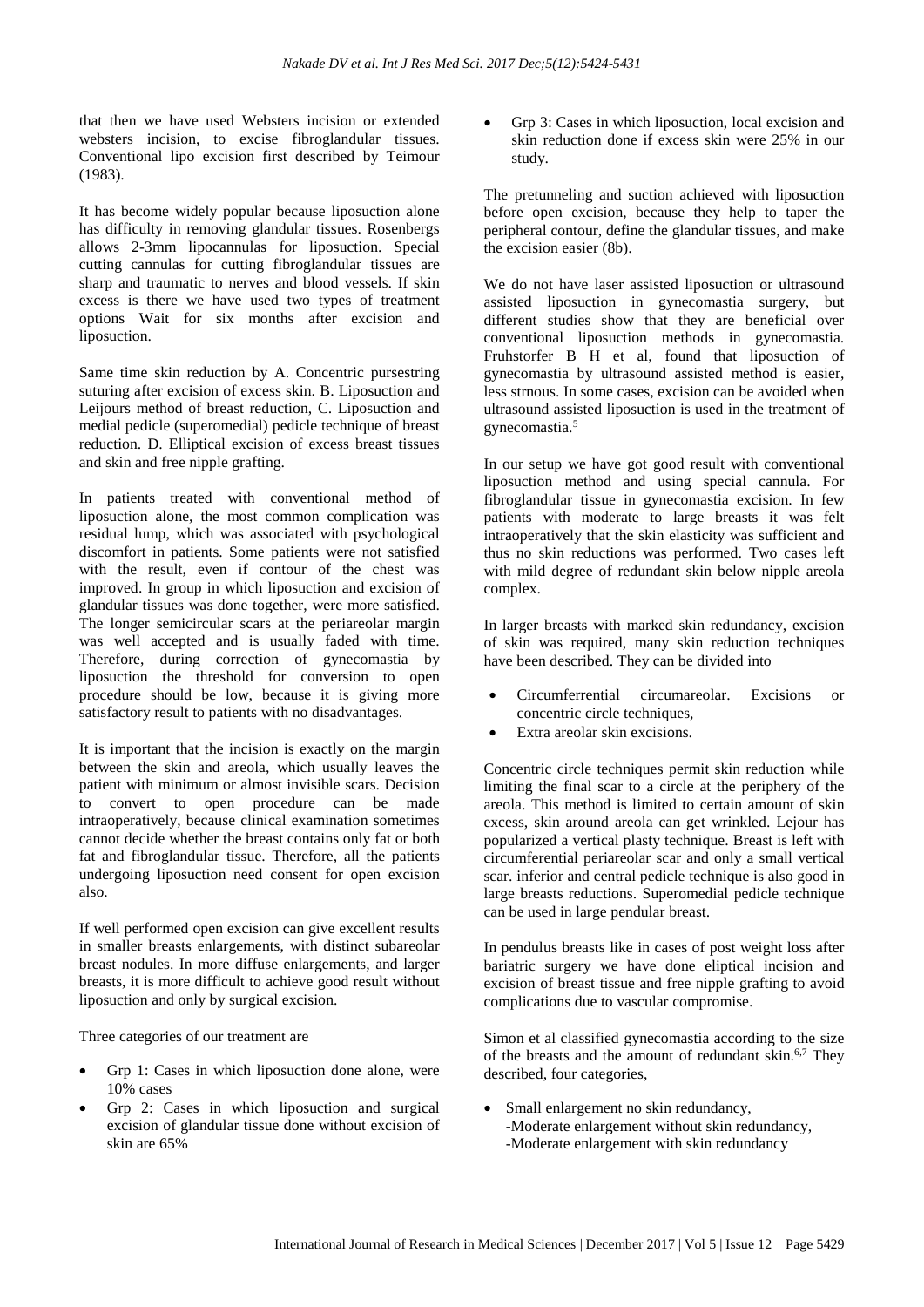Surgical treatment of gynecomastia, consists of three basic steps

- Liposuction,
- Open excision,
- Skin reduction.

In moderate to large breasts the markings for skin excisions should be made preoperatively, if surgeon feels that the skin elasticity is insufficient. Following liposuction, the consistency of the breasts should be reassessed, and open excision is performed if residual lump or firmness present. The threshold for conversion to open excision should be low as it is not associated with significant disadvantages. Following liposuction and open excision, the excess skin settles, to some degree depending upon the skin quality. Skin excision is indicated if there is still noticeable skin excess as it occurs in very large breasts and poor skin quality. The choice of concentric or Lejour or superomedial or inferior and central pedicle depends upon skin excess.

Men are distressed by Gynecomastia and need psychological support. More research in this area is needed. Shame, perceived stigma, vulnerability, sadness, anxiety, sense of unfairness, lonliness and fear of being marginalized or subordinated within gender hiarchies are all associated with male breast problems. The body image is disturbed for men. The chronic inhibition of emotions is felt to be a male characteristic that can negatively impact health outcomes.

Under extreme circumstances, the hypothalamicpituatory-adrenal axis can be disturbed, leading to emotional and endocrine dysfunction with development of Psychosomatic illness. Headache, chronic fatigue, obesity, hypertensions are consequences of prolonged emotional suppressions.<sup>29</sup> The timing of onset of gynecomastia has also been shown to be relevant to the outcome with the greatest psychological impact occurring with onset in adolescence as compared to young childhood. Schonfeld et al in one study of 484 cases, uncomfortable anxiety, regarding masculinity, fear of developing breast cancer, insecurity regarding the psychosocial influence of their breast enlargement prompting the reproach of effeminacy and feeling unacceptable were reported.<sup>30</sup> Adolescents in this group often stated that they thought that their breast enlargement was some fault of their own or that their parents had wanted girl when they were born. Difficulties with parenteral relationship were often equated to being rejected due to their disfigurement. These patients universally avoided exposure of their chest. Depressive and even suicidal ideation was common in the studied group and mainly in pendulous gynecomastia.

In our study we found same findings with few of them were in severe depression and having suicidal thoughts. So, I feel gynecomastia surgery is very important and these patients need good psychological counselling if possible before and after surgery.<sup>3</sup>

# **CONCLUSION**

Gynecomastia surgery by liposuction and local excision of fibroglandular tissues through websters incision gives good cosmetic result, they also improve self-confidence and psychological benefit to gynecomastia patients over 95% cases. It improved their self-body image to good extent. minimal invasive techniques, only liposuction and minimal excision through websters incision has given good result in our series. But few cases with very large gynecomastia liposuction and breast reduction is necessary if skin quality is poor and skin elasticity is low and marked excess skin.

Breast reduction like circumconcentric technique, Lejours technique, superomedial pedicle technique, inferiot central pedicle techniqueor sometimes elliptical excision with free nipplegraft technique in very severe cases can be required. Gynecomastia is a rewarding surgery and saves life of many youngsters who are in depression and who developed suicidal thoughts or ideation. So, we should guide the youngster's council them positively and give them surgical benefits.

# **ACKNOWLEDGEMENTS**

Authors would like to thank Dr. Shailesh Nisal for guiding in breast reduction surgery, superomedial pedicle technique.

*Funding: No funding sources Conflict of interest: None declared Ethical approval: The study was approved by the Institutional Ethics Committee*

#### **REFERENCES**

- 1. Nydick M, Bustos J, Dale JH, Rawson RW. Gynecomastia in adolescent boys. Jama. 1961;178(5):449-54.
- 2. NUTTALL FQ. Gynecomastia as a physical finding in normal men. J Clinic Endocrinol Metabol. 1979;48(2):338-40.
- 3. Wassersug RJ, Oliffe JL. The social context for psychological distress from iatrogenic gynecomastia with suggestions for its management. J Sexual Medic. 2009;6(4):989-1000.
- 4. Kasielska A, Antoszewski B. Effect of operative treatment on psychosocial problems of men with gynaecomastia. Polish J Surg. 2011;83(11):614-21.
- 5. Fruhstorfer BH, Malata CM. A systematic approach to the surgical treatment of gynaecomastia. Brit J Plastic Surg. 2003;56(3):237-46.
- 6. Sarkar A, Bain J, Bhattacharya D, Sawarappa R, Munian K, Dutta G, Naiyer GJ, Ahmad S. Role of combined circumareolar skin excision and liposuction in management of high grade gynaecomastia. J Cutaneous Aesthetic Surg. 2014;7(2):112.